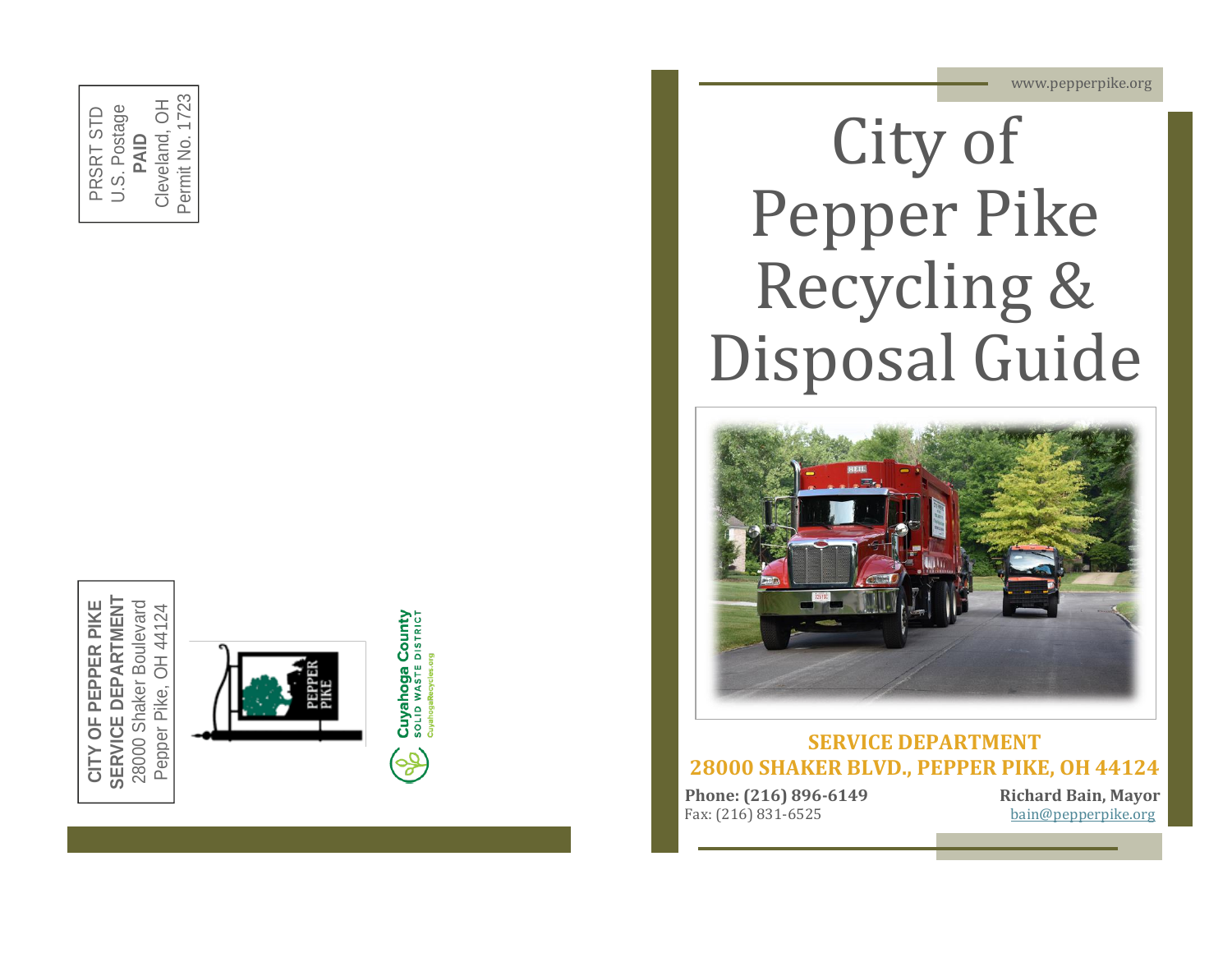# Table of Contents

| Household Hazardous Waste, Computers, Cell Phones, Ink, & Tires  7 |  |
|--------------------------------------------------------------------|--|
|                                                                    |  |

| <b>SERVICE DEPARTMENT</b>  | <b>Holiday Rubbish Collection:</b><br>If the City is closed on a:<br>MONDAY: Collection is delayed by |
|----------------------------|-------------------------------------------------------------------------------------------------------|
| Jim Advent, Director       |                                                                                                       |
| John Hnottavange,          | one day the entire week.                                                                              |
| Foreman                    | <i>TUESDAY: Collection is normal on</i>                                                               |
| Phone: (216) 896-6149      | Monday, then delayed by one day the<br>rest of the week.                                              |
| service@pepperpike.org     | <i>WEDNESDAY:</i> Collection is normal on                                                             |
|                            | Monday and Tuesday, then delayed                                                                      |
| Friday Special Pick-Ups    | by one day the rest of the week.                                                                      |
| are cancelled the week of: | THURSDAY: Collection is normal on<br>Monday, Tuesday and Wednesday,                                   |
| New Year's, Good Friday,   |                                                                                                       |
| Memorial Day,              | then delayed until Friday.                                                                            |
| Independence Day, Labor    | FRIDAY: Collection is normal, but<br>Special Pick-Ups are cancelled.                                  |
| Day, Thanksgiving, and     |                                                                                                       |
| Christmas                  |                                                                                                       |

## Branch Chipping Program

#### **Chipping months are May, July, September & November**

The branch chipping program was started to assist residents in yard cleanup of fallen branches and trimmings. The program is for residential use only and is not intended for the use of contractors. In order to ensure the safety and efficiency of our staff, we ask residents to abide by the following regulations:

1. Limbs should be placed with the cut ends toward the road, no more than 2 feet high and 3 feet wide per pile. Piles must be able to be picked up by 1 person. The quantity of debris should take no more than 15 minutes to collect. Anything exceeding this limit should be disposed of by resident.

2. Limbs should be no larger than 6" in diameter; anything larger will have to be disposed of by the resident or landscaper. Smaller material shorter than 2 feet in length should be placed in paper yard bags and scheduled for a Friday special pickup.

3. No foreign material; e.g., rope, metal, wood post, construction wood, split rail fence, railroad ties or any material that could contain nails or metal. This could damage our chipper or injure our employees. Stumps and root balls are not acceptable items.

4. Do not mix leaves or yard material with branches, and do not mix thorny branches with regular branches. Thorny branches should be disposed of via a landscaper, as they are not accepted through City pickups. Do not make large piles or place limbs in different directions in the piles.

Branch pickup begins the first full week of the chipping month and correlates with your rubbish pickup schedule. To illustrate, if you are a Monday rubbish route, your brush will be picked up for chipping the first full week of the chipping month; Tuesday, the week after, and so forth.

Branches need to be placed curbside the weekend prior to your scheduled pickup week. Please do not place branches out any earlier. If you place branches out after 7:00 a.m. the Monday of your chipping week, they will not be picked up. Due to inclement weather in the month of November, please have branches out no later than the first Monday of November. The City will not be making return trips to pick up branches that are not out on time.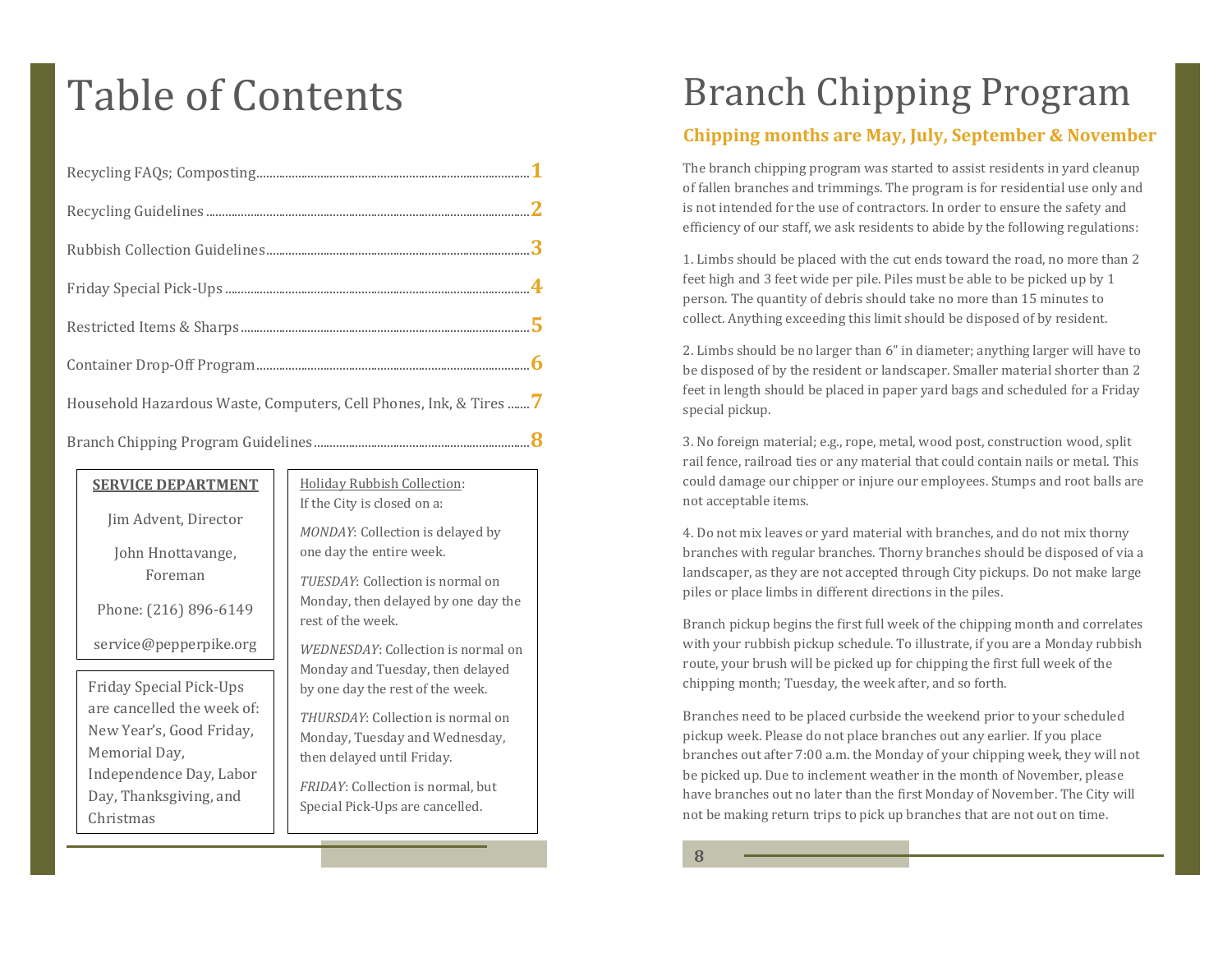## Household Hazardous Waste

The City holds a Household Hazardous Waste (HHW) round up the last Friday of every month. Items must be placed in boxes with the box lids OPEN, weighing less than 40 lbs. each. Please call the Service Department to schedule a Friday Special Pick-Up. You can also drop the items off at the Service Department on the last Friday of the month.

Household Hazardous Waste (HHW) is any product that is toxic, flammable, corrosive, reactive, or explosive. Some examples of HHW are oil based paint, turpentine, wood stain, gasoline, pesticides, oil, mercury, thermostats, thermometers, furniture polish, household cleaners, chemicals, etc.

## Computers and Cell Phones

Drop off old computers (CPU's, monitors, keyboards, etc.) and cell phones at the Service Department, or call us to schedule a Friday Special Pick-Up. Computers collected will be either refurbished or scrapped, and the parts will be recycled. Complete sets of cell phones (phone, battery and charger) will be packed and donated to the Cuyahoga County Witness Protection and the Domestic Violence Project. Cell phones brought in without the battery and/or charger will be scrapped, and the parts will be recycled.

# Scrap Tires

The Service Department has one scrap tire round up per year in September. Tires must be off the rims. During the summer months, tires are a potential breeding ground for mosquitoes. Please be sure to store any unwanted tires indoors until collection.

# Ink Jet Cartridges

The City of Pepper Pike has teamed with the Orange High School PTA to help the environment by collecting empty printer ink cartridges. Simply drop them off at the Service Department. Orange High School PTA can earn anywhere from \$1.00-\$14.00 in cash for each cartridge that is recycled.

# From the Mayor

Dear Friends and Neighbors:

Recycling is an important part of our community. Pepper Pike residents have worked hard to make our community a leader in recycling, and the city has gained regional recognition and awards for those efforts! As communities are attempting to carefully monitor spending, recycling is important both environmentally and financially.

Diverting materials from the waste stream conserves landfill space, a rapidly depleting resource in the United States. Communities already ship their waste out of Ohio because of a lack of landfill space, which is costly and has ramifications for other regions and countries.

*"Diverting materials from the waste stream conserves landfill space, a rapidly depleting resource..." —Mayor Richard Bain*

Recycling also reduces the use of natural resources and saves energy. For example, plastic containers made from recycled plastic emit up to 8 times less carbon in manufacture, and steel cans made from recycled steel result in a 50% energy savings. Recycling one ton of paper conserves 17 trees.

There are so many benefits to recycling; financially for our community and for our planet and future generations. If you already actively recycle, thank you for your efforts. If you have not yet started a recycling program in your home, now is a great time to start. It is now easier than ever to recycle. You can help save dollars and maintain our premier services here in Pepper Pike. If you have any questions on recycling, please call the Service Department at (216) 896-6149. Let us all work together to stay on top for recycling!

Sincerely,

Mayor Richard Bain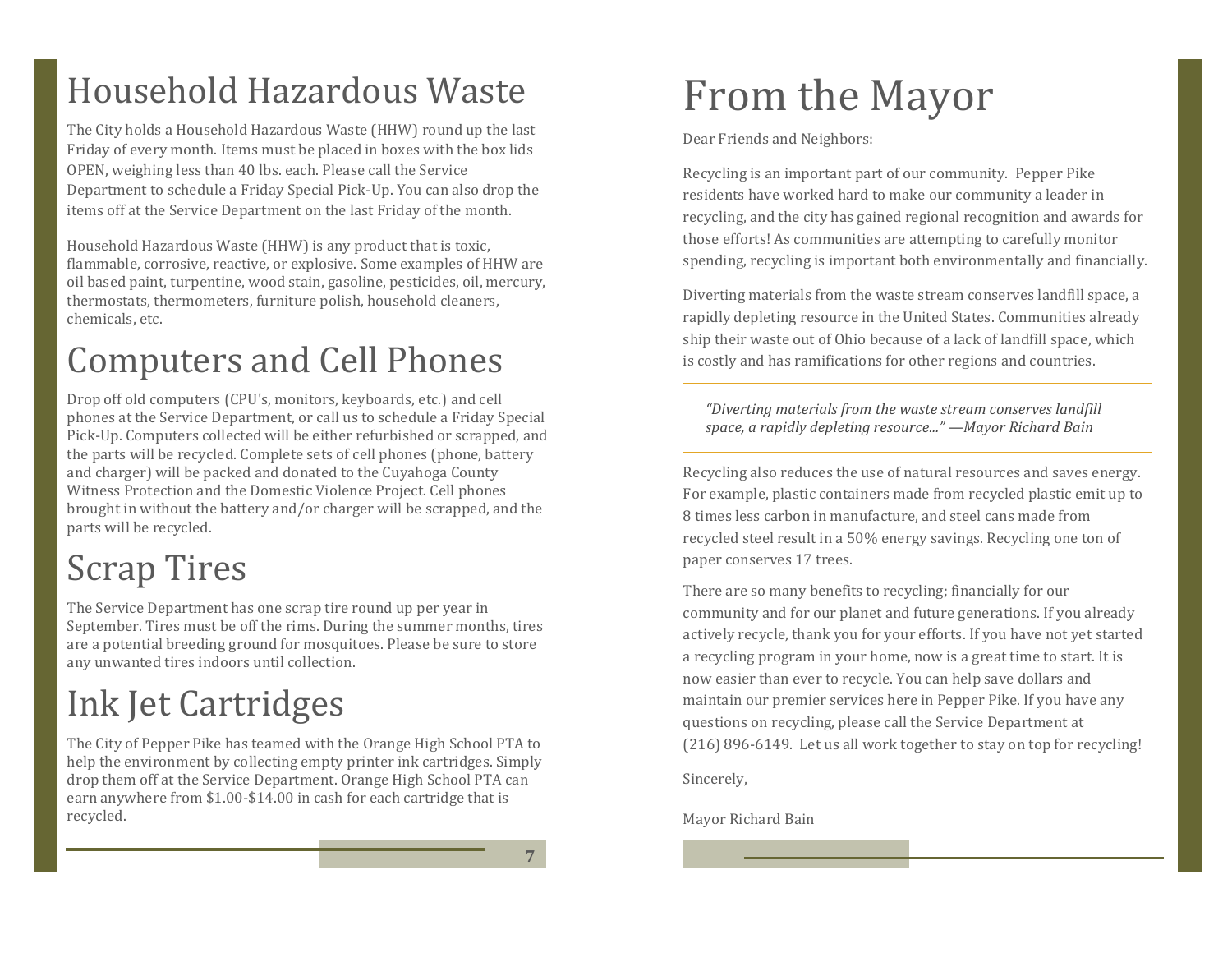

# **Executing FAQs**

*Why were the rules for recycling changed/updated?* The Cuyahoga County Solid Waste District has launched a county-wide education program. The rules for recycling have been updated to make them easier to understand. Simply put, the items that you should recycle are cans, cartons, glass, paper and boxes, and plastic bottles and jugs. These items should be emptied and rinsed and the caps put back on. If you recycle these items in your home, you can reduce your trash in half.

*What happens if you place non-recyclable material in the recycle bin (examples: plastic bags, plastic fruit boxes, egg cartons)?* If you put items in your blue bag that are not accepted for recycling at the MRF (Material Recovery Facility), these items could jam or slow the sortation process and may even endanger workers. Some examples include clothing, plastic film, hoses and cords that tangle in the equipment; large metal objects that damage equipment; and syringes that can harm workers. Contaminants are costly to the MRF and eventually the City because they must be sorted out and landfilled. That is why it is important to recycle properly. Many items that cannot be recycled in Pepper Pike's blue bag program may be recyclable elsewhere. If you have questions about recycling, please visit the CCSWD website. Rules for certain items have changed. www.cuyahogarecycles.org.

# Composting



Compost consists of organic materials derived from plants and some animal material that has been decomposed largely through aerobic

composition (with oxygen). Compost is rich in nutrients and can be used in gardens, landscaping, horticulture, and agriculture.

Please do not dispose of items such as branches, grass clippings or any other debris near small streams, creek beds or drainage culverts. Doing this can cause problems and is very harmful to our environment.

The Solid Waste District offers Compost Seminars & a bin sale program. After you attend a 60-minute seminar about backyard composting, you will have the opportunity to purchase a bin for your home. For more information, contact the Solid Waste District at (216) 443-3731.

# Container Program

This program allows residents to easily dispose of large amounts of brush and yard waste, construction debris, household debris and other items without the hassle of bagging or bundling the items beforehand. The program is run on a first-come, first-served basis, and residents must reserve their container at least one day in advance. Residents may rent a 6 or 12 cubic yard container. Residents are responsible for loading the container and having it ready to go by the time we come to collect it. Containers are dropped off the day of reservation and collected the next business day between 7:00 A.M. and noon.

#### **Restrictions:**

In order to comply with landfill dumping requirements, residents may not mix any of the different loads together in the same container. Also, the city prohibits contractors from renting or utilizing a city-owned container. Finally, items cannot be loaded beyond the top edge of the container.

#### **Types of Loads:**

**Household Items and/or Construction Debris**: Appliances (all Freon must be removed), furniture, clothing, toys, etc. Drywall, tiles, linoleum, insulation, aluminum siding, windows, doors, roofing materials, etc. Construction debris from do-it-yourself projects only. Please, do NOT include household hazardous waste.

**Yard Waste**: Grass clippings, leaves, weeds, hedge trimmings, plants, mulch, straw, earth, sticks, twigs, and tree branches 9" and under diameter.

**Small Trees**: Branches, trunks and stumps 10" - 12" diameter. **Large Trees**: Branches, trunks and stumps 12" and over diameter. **Railroad Ties** 

**Stones**: Rocks, bricks, cement, concrete, etc. (6-cubic yard container only.)

Payment and paperwork must be turned in before the container can be dropped off. Prices are shown below for 6 yard/12 yard containers.

Construction debris &/or household: \$135/\$160 Yard debris: \$70/\$100 Railroad ties: \$110/\$220 Stone: \$70 Small trees: \$70/\$120 Large trees: \$140/\$270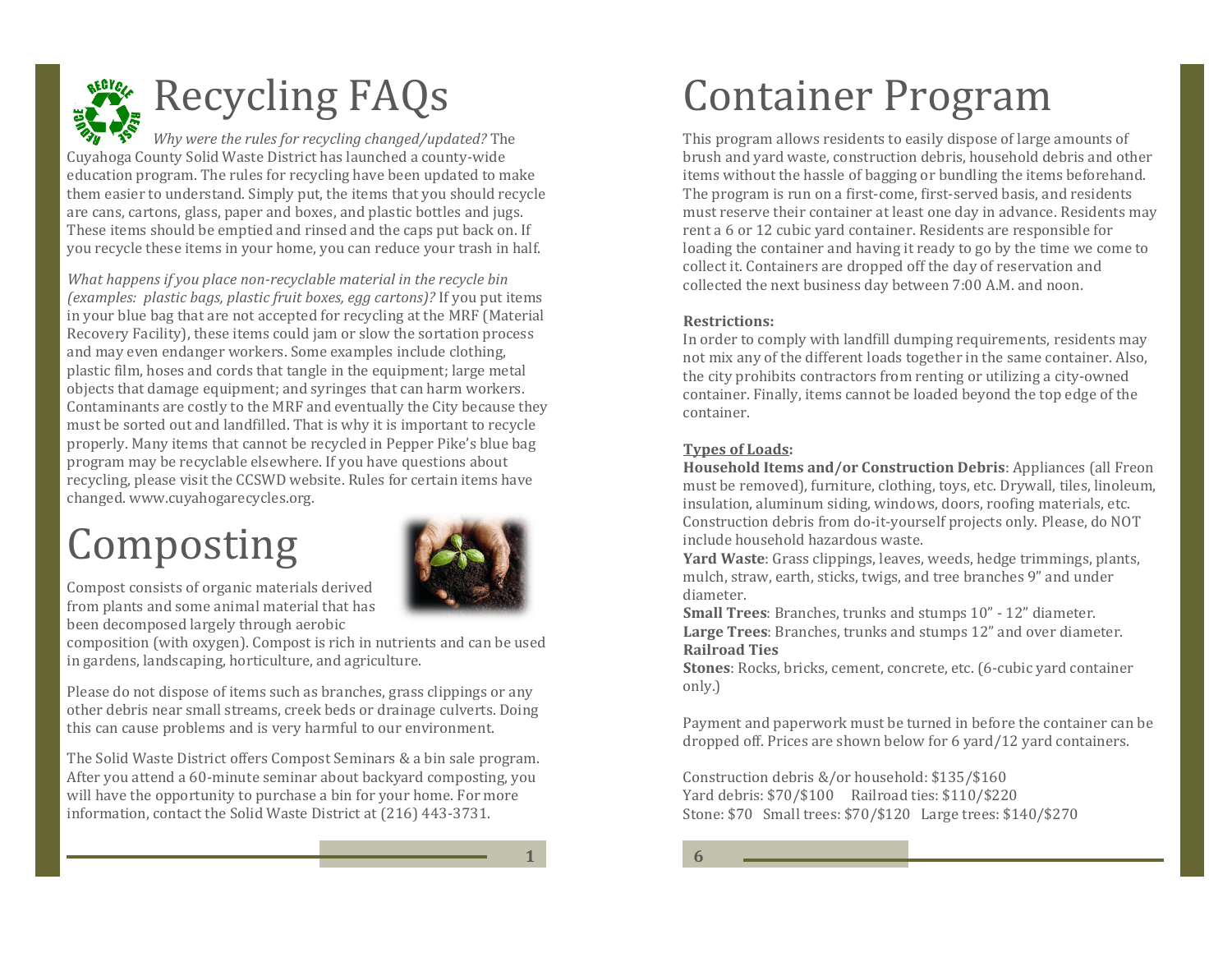### Items Restricted in All Pick-Ups

RESTRICTED ITEMS:

- Grass clippings, logs and tree stumps, earth.
- Any construction debris left over from do-it-yourself home repair projects, such as drywall, tiles, linoleum, insulation, roofing materials, large amount of doors, window or wood, etc.
- Any construction debris left over by contractors. Contractors are responsible for disposing of their own debris.
- Railroad Ties
- Stone: rocks, bricks, cement, concrete, etc.

These items may be disposed of through our Container Drop-Off Program. Contact the Service Department for details.

Medications: The Service Department will not pick up any medication on a regular or Friday pick up. A prescription Drop-Off Box is located in the Police Department lobby. Access is available 24-7. Only pills should be dropped into this box (needles and liquids cannot be accepted). Empty the pills into a zip-lock bag before dropping in the box.

### Sharps

According to the Environmental Protection Agency (EPA), Sharps are lancets, hypodermic needles and syringes, scalpel blades and glass articles that have been broken. The Service Department will collect Sharps with normal weekly rubbish. These items MUST be placed in a Sharps container, with the word \*SHARPS\* written in big block letters on all sides of



the container so that visible to the sanitation crew. A Sharps container is a rigid, leak proof, puncture-resistant container with a tight fitting lid. Common household containers that match this description are: detergent bottles, bleach bottles, 2-liter pop bottles, plastic juice containers and coffee cans (if the lid is securely taped to the can).

# Comingled Recycling

Pepper Pike offers a comingled recycling program. All in-home recycling should be placed mixed and loose in a special blue recycling bag. No need to sort. Items should be clean, empty and dry.

As for **plastics**, the shape of the container primarily determines if it belongs in curbside recycling. Only recycle items shaped like bottles and jugs. If it has a neck (with an opening or a neck that's more narrow than the body), it can be placed in recycling.

Empty and rinse cans and glass. For cartons, plastic bottles and plastic jugs, empty and rinse and then replace the cap. Cardboard should be flattened.

#### **IN-HOME RECYCLING**



For the latest information on recycling in Cuyahoga County, visit the Cuyahoga County Solid Waste District's website at [www.cuyahogarecycles.org.](http://www.cuyahogarecycles.org/)